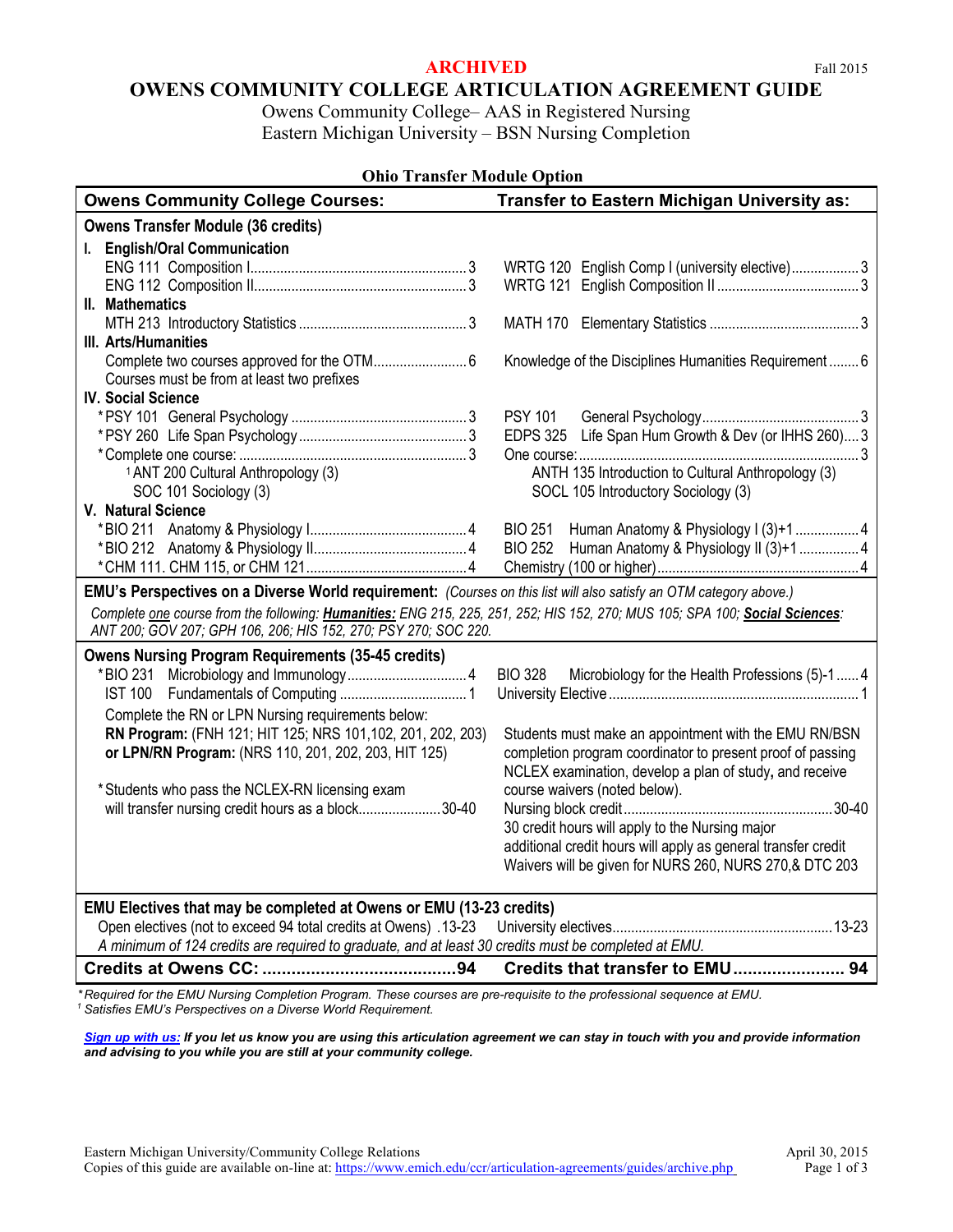### **ARCHIVED** Fall 2015

# **OWENS COMMUNITY COLLEGE ARTICULATION AGREEMENT GUIDE**

Owens Community College– AAS in Registered Nursing Eastern Michigan University – BSN Nursing Completion

#### **Ohio Transfer Module Option**

| <b>Completion of the Nursing Program at EMU</b>                                                                                                                                                                                                                                                                                                                                                                                                                                                             |                                                                                                                                                                                                                                                                                                                                                  |
|-------------------------------------------------------------------------------------------------------------------------------------------------------------------------------------------------------------------------------------------------------------------------------------------------------------------------------------------------------------------------------------------------------------------------------------------------------------------------------------------------------------|--------------------------------------------------------------------------------------------------------------------------------------------------------------------------------------------------------------------------------------------------------------------------------------------------------------------------------------------------|
| <b>Pre-Admission Requirements (3 credits)</b><br>Reading and Writing in Nursing Studies 3<br><b>IHHS 200</b>                                                                                                                                                                                                                                                                                                                                                                                                | Suggested Sequence for completing the program:                                                                                                                                                                                                                                                                                                   |
| <b>Major Requirements (23 credits)</b><br>NURS 265 R.N. Essentials of Prof Nursing Practice I3<br>1 NURS 365W RN Essentials of Prof Nursing Practice II3<br><sup>2</sup> NURS 451L4 Community Health Nursing Clinical3<br>NURS 465 R.N. Essentials of Prof Nursing Practice III3<br><b>Consult Nursing Completion Advisor for suggestions</b><br><b>University Electives (4 credits)</b><br>A minimum of 30 credits must be completed at EMU and a<br>minimum of 124 total credits is required to graduate. | Semester 1<br>(7 credits)<br><b>IHHS 200</b><br>Reading and Writing in Nursing Studies3<br><b>NURS 220</b><br>Semester 2<br>(6 credits)<br>NURS 265 R.N. Essentials of Professional Nursing Practice I3<br>Semester 3<br>(5 credits)<br><b>NURS 372</b><br>1NURS 365W R.N. Essentials of Prof Nursing Practice II3<br>*Semester 4<br>(7 credits) |
|                                                                                                                                                                                                                                                                                                                                                                                                                                                                                                             | NURS 465 R.N. Essentials of Professional Nursing Practice III3<br>*Semester 5<br>(5 credits)                                                                                                                                                                                                                                                     |
| The Nursing Completion Program is offered at a number of EMU<br>regional centers and on-line. Contact the BSN Completion program<br>coordinator for more information.                                                                                                                                                                                                                                                                                                                                       | <sup>2</sup> NURS 451L4 Community Health Nursing Clinical3                                                                                                                                                                                                                                                                                       |
| Note: If sufficient credits hours are not transferred, additional EMU<br>credits must be completed to reach the minimum of 124 credit<br>hours required to graduate.                                                                                                                                                                                                                                                                                                                                        | *Semesters 4 and 5 may be switched in the sequence.<br>Note: All coursework for this degree must be completed within six<br>years of taking the first 200 level NURS course at EMU.                                                                                                                                                              |
| Ohio students will be charged the same tuition rate as Michigan<br>residents. There is a separate fee for online courses (currently \$52<br>per credit hour) Tuition and fees are subject to change by action of<br>the EMU Board of Regents. Information on EMU's online offerings<br>can be found at www.emuonline.edu.                                                                                                                                                                                   |                                                                                                                                                                                                                                                                                                                                                  |

*<sup>1</sup> Satisfies the Writing Intensive in the major requirement.*

*<sup>2</sup> Online students will need to find a preceptor for the clinical portion of NURS 451L4.*